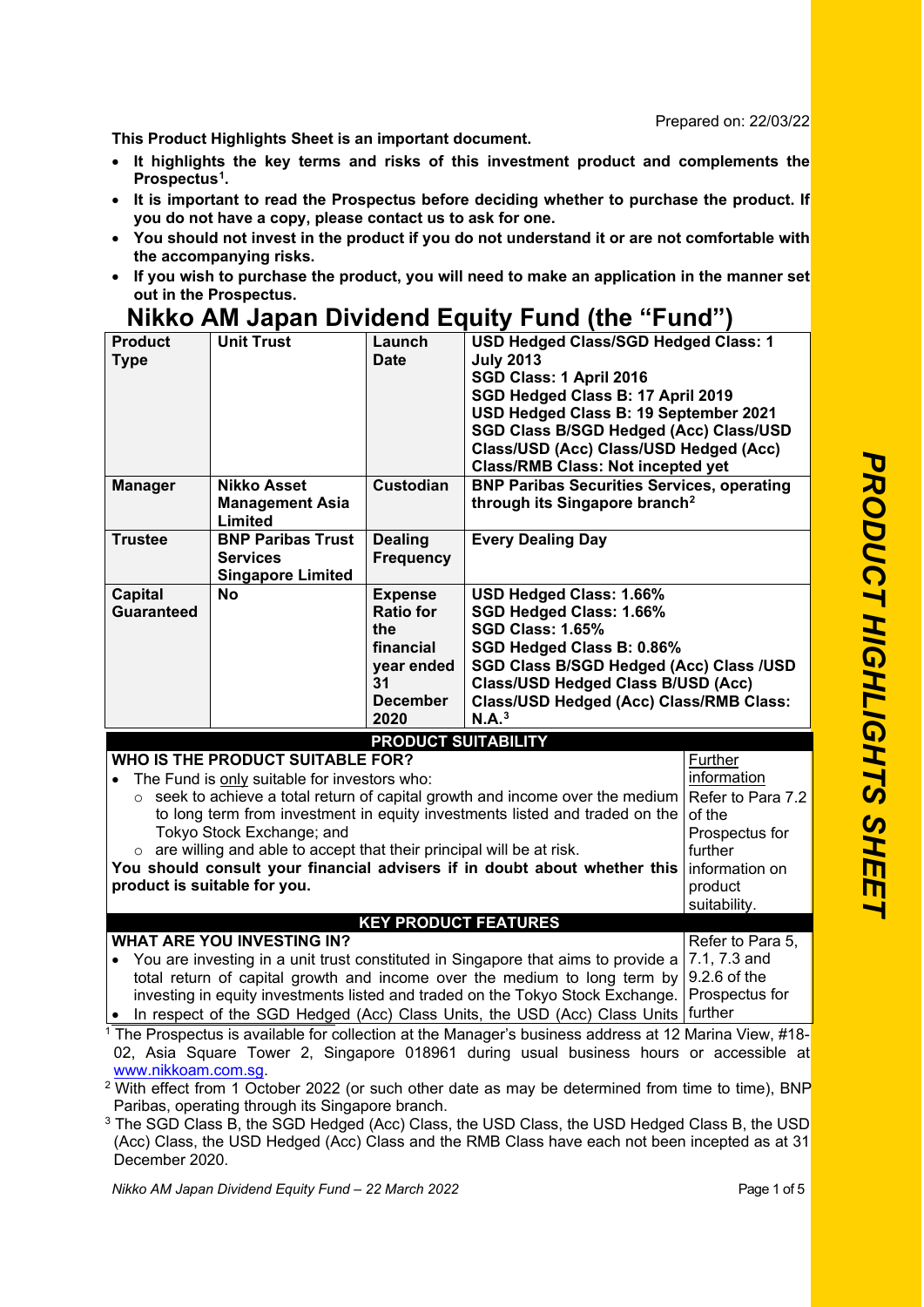|           | and the USD Hedged (Acc) Class Units, no distributions will be made for these information on<br>Classes.<br>In respect of all other Classes, the Manager's current distribution policy is to<br>make monthly distributions of approximately 5% to 7% per annum for each<br>Class. If the Investment Income is insufficient to fund a distribution for the<br>Fund, the Manager may, after consulting the auditors of the Fund and with the<br>approval of the Trustee, determine that such distributions should be paid from<br>the capital of the Fund. Where distributions are paid out of capital, the NAV of<br>the relevant Class will be reduced.<br>The base currency of the Fund is JPY.                                                                                                                                                                                                                                                                                                                                                 | features of the<br>product.                                                                                                                                                                   |
|-----------|--------------------------------------------------------------------------------------------------------------------------------------------------------------------------------------------------------------------------------------------------------------------------------------------------------------------------------------------------------------------------------------------------------------------------------------------------------------------------------------------------------------------------------------------------------------------------------------------------------------------------------------------------------------------------------------------------------------------------------------------------------------------------------------------------------------------------------------------------------------------------------------------------------------------------------------------------------------------------------------------------------------------------------------------------|-----------------------------------------------------------------------------------------------------------------------------------------------------------------------------------------------|
|           | vestment Strategy                                                                                                                                                                                                                                                                                                                                                                                                                                                                                                                                                                                                                                                                                                                                                                                                                                                                                                                                                                                                                                |                                                                                                                                                                                               |
|           | The Fund's investment focus is to invest in a diversified portfolio of dividend<br>producing equity investments listed and traded on the Tokyo Stock Exchange<br>that offer attractive and sustainable dividends from companies with relatively<br>strong sustainable cash flows, stable growth and stable dividend payout.<br>The Fund will be actively managed and may allocate up to 30% of its NAV to<br>cash to manage any downside market fluctuations.<br>At the Fund level, the Fund's exposure to the JPY will be unhedged.<br>There is no target industry or sector.                                                                                                                                                                                                                                                                                                                                                                                                                                                                   | Refer to Para 7.1<br>of the<br>Prospectus for<br>further<br>information on<br>the investment<br>strategy of the<br>Fund.                                                                      |
|           | <b>Parties Involved</b>                                                                                                                                                                                                                                                                                                                                                                                                                                                                                                                                                                                                                                                                                                                                                                                                                                                                                                                                                                                                                          |                                                                                                                                                                                               |
| $\bullet$ | <b>WHO ARE YOU INVESTING WITH?</b><br>The Manager is Nikko Asset Management Asia Limited.<br>The Trustee is BNP Paribas Trust Services Singapore Limited.<br>The custodian is BNP Paribas Securities Services, operating through its<br>Singapore branch (with effect from 1 October 2022 (or such other date as<br>may be determined from time to time), BNP Paribas, operating through its<br>Singapore branch).<br>Nikko Asset Management Co., Ltd is the sub-manager of the Fund.                                                                                                                                                                                                                                                                                                                                                                                                                                                                                                                                                            | Refer to Para 2<br>to 4 of the<br>Prospectus for<br>further<br>information on<br>the role and<br>responsibilities<br>of these entities<br>and what<br>happens if they<br>become<br>insolvent. |
|           | <b>KEY RISKS</b>                                                                                                                                                                                                                                                                                                                                                                                                                                                                                                                                                                                                                                                                                                                                                                                                                                                                                                                                                                                                                                 |                                                                                                                                                                                               |
|           | WHAT ARE THE KEY RISKS OF THIS INVESTMENT?                                                                                                                                                                                                                                                                                                                                                                                                                                                                                                                                                                                                                                                                                                                                                                                                                                                                                                                                                                                                       | Refer to Para 9,                                                                                                                                                                              |
|           | You should be aware that the price of Units can go down as well as up. The<br>value of the product and its dividends or coupons may rise or fall. The<br>following are key risk factors that may cause you to lose some or all of your<br>investment:                                                                                                                                                                                                                                                                                                                                                                                                                                                                                                                                                                                                                                                                                                                                                                                            | 11.6 and 14 of<br>the Prospectus<br>for further<br>information on<br>risks of the<br>product.                                                                                                 |
|           | <b>Market and Credit Risks</b>                                                                                                                                                                                                                                                                                                                                                                                                                                                                                                                                                                                                                                                                                                                                                                                                                                                                                                                                                                                                                   |                                                                                                                                                                                               |
|           | You are exposed to market risk. The prices of the securities comprised in the<br>portfolio of the Fund and the Units, and the income from them, may be<br>influenced by political and economic conditions, changes in interest rates, the<br>earnings of the corporations whose securities are comprised in the Fund's<br>portfolio and the market's perception of such securities.<br>You are exposed to the risk of investing in foreign securities. The<br>investments of the Fund may be affected by political instability, exchange<br>controls, changes in taxation, foreign investment policies and other restrictions<br>and controls. The legal infrastructure and accounting, auditing and reporting<br>standards in certain countries may not provide the same degree of investor<br>protection or information to investors as would generally apply in major<br>securities markets. Foreign ownership restrictions in some markets may mean<br>that corporate action entitlements may not always be secured or may be<br>restricted. |                                                                                                                                                                                               |
|           | <b>Liquidity Risks</b>                                                                                                                                                                                                                                                                                                                                                                                                                                                                                                                                                                                                                                                                                                                                                                                                                                                                                                                                                                                                                           |                                                                                                                                                                                               |
|           | The Fund is not listed and you can redeem only on Dealing Days.                                                                                                                                                                                                                                                                                                                                                                                                                                                                                                                                                                                                                                                                                                                                                                                                                                                                                                                                                                                  |                                                                                                                                                                                               |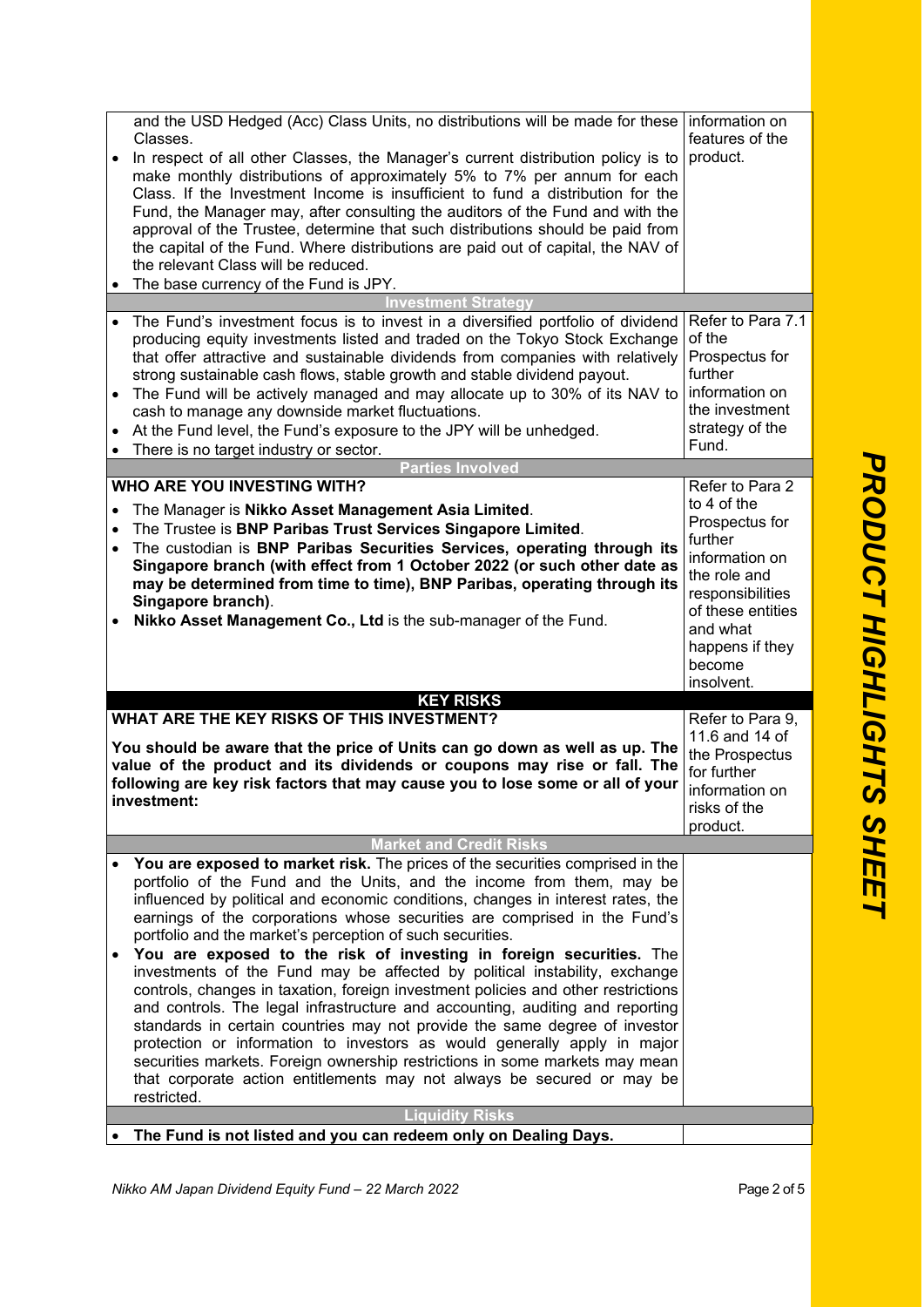| <b>Product-Specific Risks</b>                                           |                                                                                                                            |                 |  |  |  |
|-------------------------------------------------------------------------|----------------------------------------------------------------------------------------------------------------------------|-----------------|--|--|--|
|                                                                         | You are exposed to country specific risk. The Fund invests predominantly in                                                |                 |  |  |  |
|                                                                         | Japanese securities. It will be exposed to fluctuations in the Japanese                                                    |                 |  |  |  |
|                                                                         | economy, and the market, currency, political, social environment and other                                                 |                 |  |  |  |
|                                                                         | risks related specifically to Japan, which may affect the market price of the                                              |                 |  |  |  |
|                                                                         | Fund's investments. Exposure to a single country also increases the potential                                              |                 |  |  |  |
|                                                                         | volatility of the Fund as its investments would be less diversified as compared                                            |                 |  |  |  |
|                                                                         | to having exposure to regional or global markets.                                                                          |                 |  |  |  |
|                                                                         | You are exposed to the risk associated with the investment strategy of                                                     |                 |  |  |  |
|                                                                         | the Fund. The value of the Units of each of the Hedged Classes depends not                                                 |                 |  |  |  |
|                                                                         | only on the exposure to and contribution from the equities portfolio held by the                                           |                 |  |  |  |
|                                                                         | Fund but also the efficient use of financial derivative instruments ("FDIs"). The                                          |                 |  |  |  |
|                                                                         | gains from the equities exposure may be offset from any losses from the                                                    |                 |  |  |  |
|                                                                         | forwards positions. Allocation to cash during rising market environment may                                                |                 |  |  |  |
|                                                                         | also lead to a drag in performance.                                                                                        |                 |  |  |  |
|                                                                         | You are exposed to income distribution risk. Sources of income for                                                         |                 |  |  |  |
|                                                                         | distribution to Holders include dividend and/or interest income and/or capital                                             |                 |  |  |  |
|                                                                         | gains derived from the investments of the Fund. Such dividend and/or interest                                              |                 |  |  |  |
|                                                                         | income may be adversely affected by events such as (but are not limited to)                                                |                 |  |  |  |
|                                                                         | companies suffering unexpected losses or, having lower than expected                                                       |                 |  |  |  |
|                                                                         | dividends and adverse exchange rate fluctuations.                                                                          |                 |  |  |  |
|                                                                         | You are exposed to financial derivative risk. The Manager may invest in                                                    |                 |  |  |  |
|                                                                         | FDIs for the purpose of hedging the Fund's existing portfolio. FDIs involve                                                |                 |  |  |  |
|                                                                         | risks different from, and in some cases, greater than, the risks presented by                                              |                 |  |  |  |
|                                                                         | more traditional investments. Some of the risks associated with FDIs are                                                   |                 |  |  |  |
|                                                                         | market risk, management risk, credit risk, liquidity risk, moratorium risk, capital                                        |                 |  |  |  |
|                                                                         | control risk, tax risk and leverage risk. The Fund may invest into underlying                                              |                 |  |  |  |
|                                                                         | funds which use or invest in FDIs, and it is possible that the Fund's NAV                                                  |                 |  |  |  |
| may be subject to volatility due to the Fund's or the underlying funds' |                                                                                                                            |                 |  |  |  |
|                                                                         |                                                                                                                            |                 |  |  |  |
|                                                                         | usage or investment in FDIs.                                                                                               |                 |  |  |  |
|                                                                         | You should be aware that your investment in the Fund may be exposed to                                                     |                 |  |  |  |
|                                                                         | other risks of an exceptional nature from time to time.                                                                    |                 |  |  |  |
|                                                                         | <b>FEES AND CHARGES</b>                                                                                                    |                 |  |  |  |
| Payable directly by you                                                 |                                                                                                                            | Refer to Para 8 |  |  |  |
|                                                                         | • You will need to pay the following fees and charges as a percentage of your                                              | of the          |  |  |  |
| gross investment sum:                                                   |                                                                                                                            | Prospectus for  |  |  |  |
| <b>Initial</b>                                                          | For non-CPF subscriptions Current: Up to 5.00%; Maximum:                                                                   | further         |  |  |  |
| <b>Sales</b>                                                            | 5.00%                                                                                                                      | information on  |  |  |  |
| Charge                                                                  | For CPF subscriptions only<br>Nil                                                                                          | fees and        |  |  |  |
|                                                                         |                                                                                                                            | charges.        |  |  |  |
| <b>Realisation</b><br>Charge                                            | Current: Nil; Maximum 1.00%                                                                                                |                 |  |  |  |
|                                                                         | Where the Initial Sales Charge paid for Units being exchanged is                                                           |                 |  |  |  |
| <b>Exchange</b><br>Fee                                                  | less than the initial sales charge payable for the units being                                                             |                 |  |  |  |
|                                                                         | acquired, the Manager shall be entitled to charge for the                                                                  |                 |  |  |  |
|                                                                         | difference.                                                                                                                |                 |  |  |  |
|                                                                         |                                                                                                                            |                 |  |  |  |
|                                                                         | The approved distributors of the Manager may also charge additional fees not                                               |                 |  |  |  |
|                                                                         | listed in the Prospectus. You should therefore check with the approved                                                     |                 |  |  |  |
|                                                                         | distributors before subscribing for Units.                                                                                 |                 |  |  |  |
|                                                                         | Payable by the Fund from invested proceeds<br>The Fund will pay the following fees and charges to the Manager, Trustee and |                 |  |  |  |
| other parties:                                                          |                                                                                                                            |                 |  |  |  |
| <b>Annual</b>                                                           | USD Hedged Class B, SGD Hedged Class B and SGD Class B                                                                     |                 |  |  |  |
| <b>Management</b>                                                       | Current: 0.75% of the Class' NAV; Maximum: 2.00% of the                                                                    |                 |  |  |  |
| Fee                                                                     | Class' NAV                                                                                                                 |                 |  |  |  |
| (a) Retained<br>by Manager                                              | - (a) 100% of Annual Management Fee<br>- (b) 0% <sup>4</sup> of Annual Management Fee                                      |                 |  |  |  |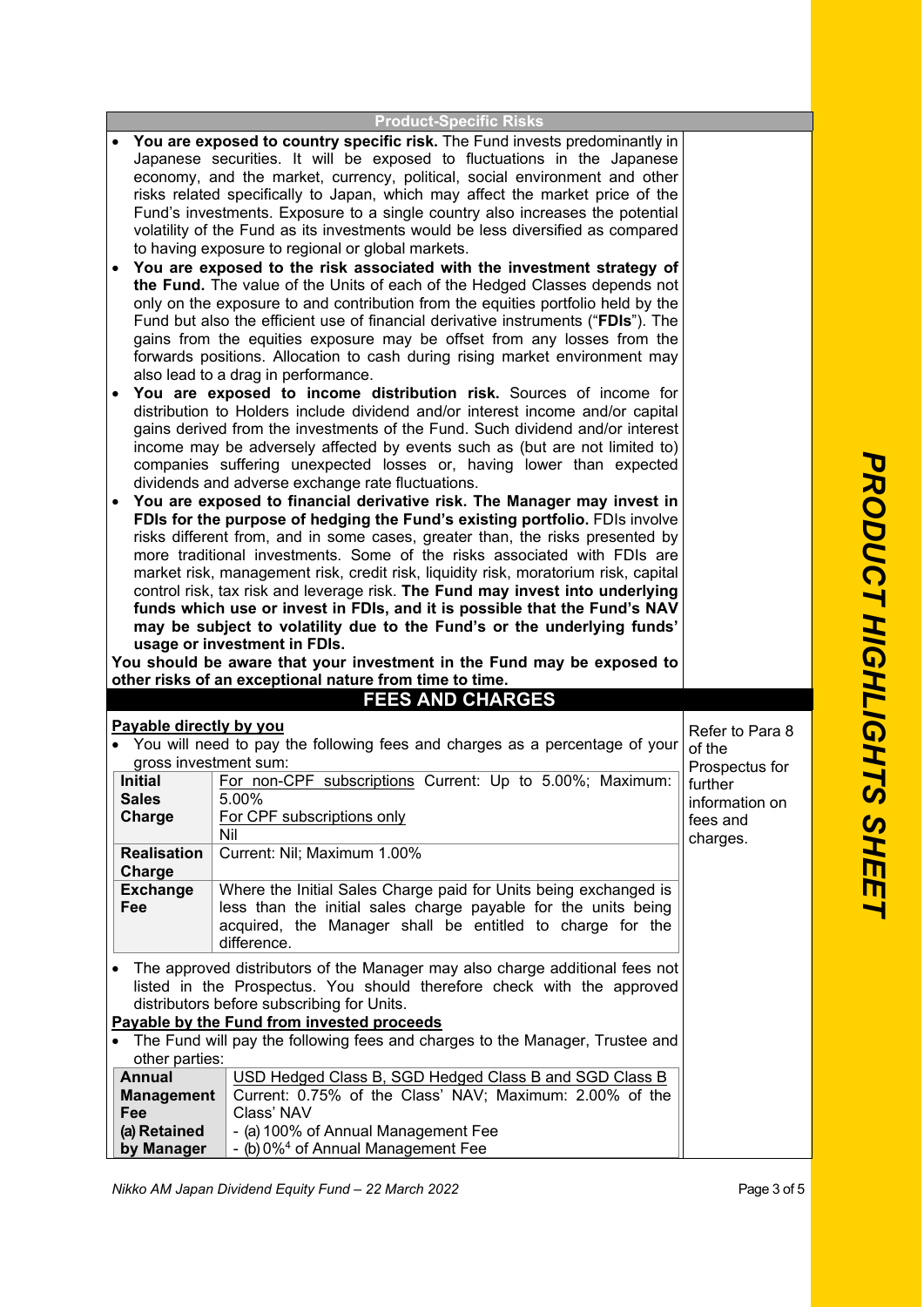| (b) Paid by                      | All other Classes                                                                                                                                             |                  |  |  |  |
|----------------------------------|---------------------------------------------------------------------------------------------------------------------------------------------------------------|------------------|--|--|--|
| <b>Manager to</b>                | Current: 1.50% of the Class' NAV; Maximum: 2.00% of the                                                                                                       |                  |  |  |  |
| financial                        | Class' NAV                                                                                                                                                    |                  |  |  |  |
| adviser                          | - (a) 40% to 100% of Annual Management Fee                                                                                                                    |                  |  |  |  |
| (trailer fee)                    | - (b) 0% to 60% <sup>4</sup> of Annual Management Fee                                                                                                         |                  |  |  |  |
|                                  | Current: 0.03% of the Fund's NAV; Maximum 0.10% of the                                                                                                        |                  |  |  |  |
| <b>Annual</b>                    | Fund's NAV. Subject always to a minimum fee of SGD5,000                                                                                                       |                  |  |  |  |
| <b>Trustee Fee</b>               | per annum or such lower amount as the Manager and the                                                                                                         |                  |  |  |  |
|                                  | Trustee may agree from time to time.                                                                                                                          |                  |  |  |  |
| <b>Other Fees</b>                | Other fees and charges, including, inter alia<br>goods and                                                                                                    |                  |  |  |  |
| and                              | services tax, fund administration fees, custodian fees and                                                                                                    |                  |  |  |  |
| Charges*                         | registrar fees may each amount to or exceed 0.10% p.a.,<br>depending on the proportion that each fee or charge bears to                                       |                  |  |  |  |
|                                  | the Fund's NAV.                                                                                                                                               |                  |  |  |  |
|                                  | * Based on the audited accounts of the Fund for the year ended 31 December                                                                                    |                  |  |  |  |
|                                  | 2020, the transaction costs amounted to approximately 0.25% of the average NAV                                                                                |                  |  |  |  |
|                                  | of the Fund for the year ended 31 December 2020.                                                                                                              |                  |  |  |  |
|                                  | <b>VALUATIONS AND EXITING FROM THIS INVESTMENT</b>                                                                                                            |                  |  |  |  |
|                                  | <b>HOW OFTEN ARE VALUATIONS AVAILABLE?</b>                                                                                                                    | Refer to Para    |  |  |  |
|                                  | The issue price and realisation price of the Units will be available on the Business                                                                          | 10.9, 11 and 13  |  |  |  |
|                                  | Day following each Dealing Day. You may check such prices on the Manager's                                                                                    | of the           |  |  |  |
| website (www.nikkoam.com.sg).    |                                                                                                                                                               | Prospectus for   |  |  |  |
|                                  |                                                                                                                                                               | further          |  |  |  |
|                                  | HOW CAN YOU EXIT FROM THIS INVESTMENT AND WHAT ARE THE RISKS                                                                                                  | information on   |  |  |  |
| AND COSTS IN DOING SO?           |                                                                                                                                                               | valuation and    |  |  |  |
| <b>Cancellation of Units</b>     |                                                                                                                                                               | exiting from the |  |  |  |
|                                  | If applicable to you, you may cancel your subscription for Units by giving written<br>notice to the Manager through the approved distributor(s) from whom you | product.         |  |  |  |
|                                  | purchased your Units within 7 calendar days from the date of your subscription or                                                                             |                  |  |  |  |
|                                  | purchase of the Units. Any Initial Sales Charge paid will be refunded to you.                                                                                 |                  |  |  |  |
|                                  | However, you will have to take the risk for any price changes in the NAV of the                                                                               |                  |  |  |  |
|                                  | relevant Class since you purchased the Units.                                                                                                                 |                  |  |  |  |
| <b>Realisation of Units</b>      |                                                                                                                                                               |                  |  |  |  |
|                                  | You can exit the Fund by writing to the Manager through the approved distributor                                                                              |                  |  |  |  |
|                                  | from whom you purchased your Units. If you are an institutional investor who had                                                                              |                  |  |  |  |
|                                  | purchased your Units directly from the Manager, you may submit your realisation                                                                               |                  |  |  |  |
|                                  | request to the Manager. If your realisation request is received and accepted by 5                                                                             |                  |  |  |  |
|                                  | p.m. (Singapore time) on a Dealing Day, you will be paid a price based on the                                                                                 |                  |  |  |  |
|                                  | value of the Fund for that Dealing Day. If your realisation request is received and                                                                           |                  |  |  |  |
|                                  | accepted after 5 p.m. (Singapore time), you will be paid a price based on the value                                                                           |                  |  |  |  |
|                                  | of the Fund on the immediately following Dealing Day. The realisation proceeds                                                                                |                  |  |  |  |
|                                  | that you will receive are calculated by multiplying the number of Units to be                                                                                 |                  |  |  |  |
|                                  | realised by the realisation price. There is currently no realisation charge imposed.                                                                          |                  |  |  |  |
| An example is as follows:        |                                                                                                                                                               |                  |  |  |  |
| Units to be realised x           | <b>Realisation price</b><br>= Gross realisation proceeds                                                                                                      |                  |  |  |  |
| 1,000                            | \$1.050<br>$=$ \$1,050.00<br>x                                                                                                                                |                  |  |  |  |
|                                  | The cancellation or realisation proceeds will normally be paid within seven                                                                                   |                  |  |  |  |
|                                  | Business Days after the relevant Dealing Day on which the cancellation or                                                                                     |                  |  |  |  |
| realisation request is received. |                                                                                                                                                               |                  |  |  |  |
|                                  | <b>CONTACT INFORMATION</b>                                                                                                                                    |                  |  |  |  |
| <b>HOW DO YOU CONTACT US?</b>    |                                                                                                                                                               |                  |  |  |  |

You may contact our approved distributors listed on our website at <u>www.nikkoam.com.sg</u> or call Nikko Asset Management Asia Limited at 1800 535 8025.

<span id="page-3-0"></span><sup>&</sup>lt;sup>4</sup> Your financial adviser is required to disclose to you the amount of trailer fee it receives from the Manager.